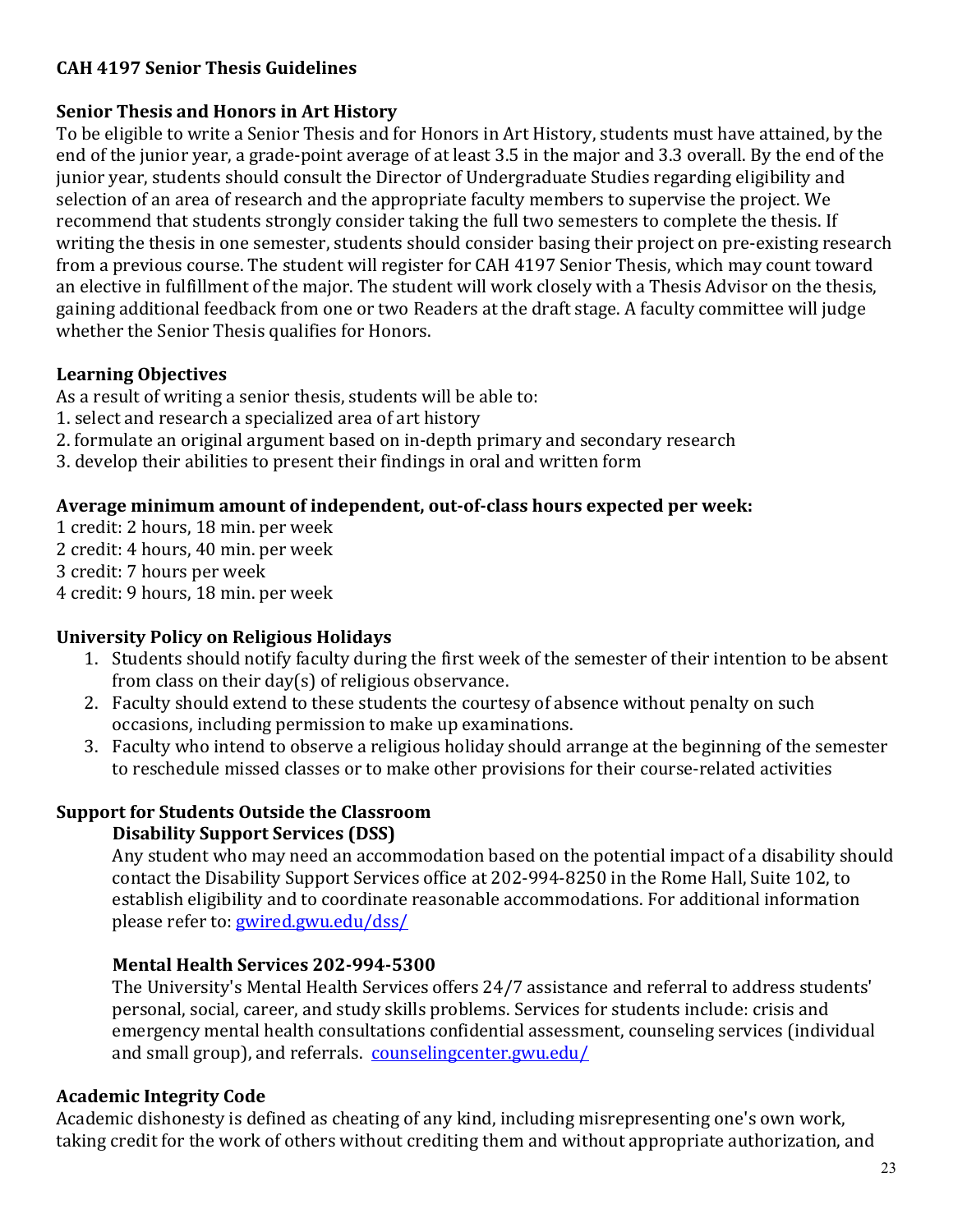the fabrication of information. For the remainder of the code, see: studentconduct.gwu.edu/codeacademic-integrity

# **Safety and Security**

In the case of an emergency, if at all possible, the class should shelter in place. If the building that the class is in is affected, follow the evacuation procedures for the building. After evacuation, seek shelter at a predetermined rendezvous location.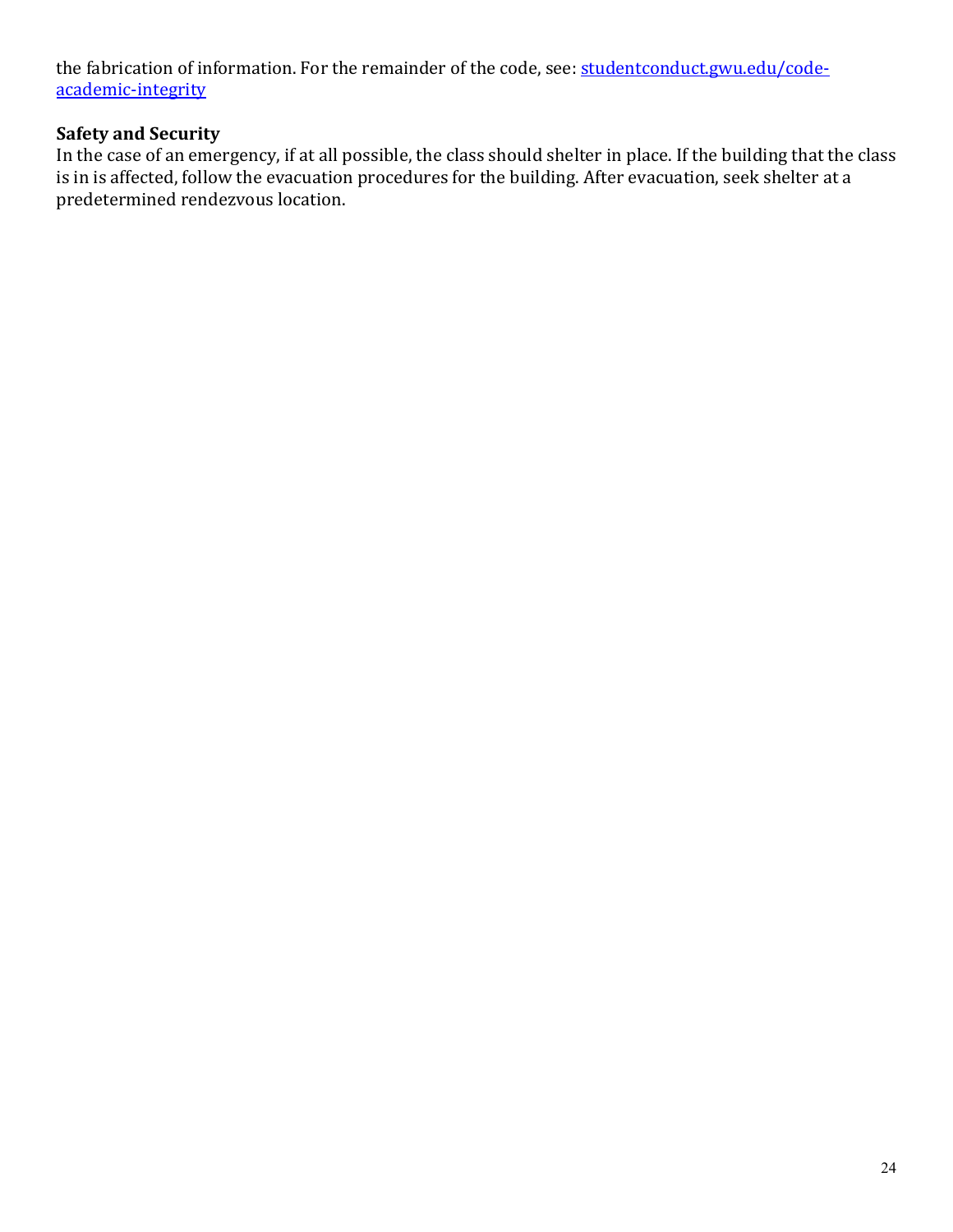# **Thesis Calendar for 2-semester Writers**

Second semester junior year: Consult the Director of Undergraduate Studies regarding eligibility and selection of an area of research and the appropriate faculty members to supervise the project. By the end of the semester prior to writing the thesis, the student should have a confirmed Thesis Advisor.

Note: The following deadlines are common to all thesis writers. Thesis Advisors may work with students to develop additional deadlines, depending on the needs of the project.

| <b>SEMESTER I</b>  |                                                                                                                                        |
|--------------------|----------------------------------------------------------------------------------------------------------------------------------------|
| Week 1:            | Proposal due to Thesis Advisor                                                                                                         |
| Week 2:            | Meeting with Thesis Advisor about proposal and plans for year                                                                          |
| Week 3:            | Colloquium with fellow thesis writers: informal 10-minute Powerpoint<br>presentation laying out hypothesis and plan for research       |
| Week 5:            | Working bibliography due                                                                                                               |
| Week 14:           | Updated and extended proposal due                                                                                                      |
| <b>SEMESTER II</b> |                                                                                                                                        |
| Week 1:            | Meeting with Thesis Advisor<br>* Note: Start thinking about whom to ask to be Readers                                                  |
| Week 3:            | Colloquium with fellow thesis writers: informal 10-minute Powerpoint<br>presentation laying out working argument and state of research |
| Week 4:            | Confirm One or Two Readers (may be outside the department)                                                                             |
| <b>Week 10:</b>    | Rough Draft due to Thesis Advisor and Reader/s                                                                                         |
| Weeks 11-12:       | Meetings with Advisor and Reader/s to discuss feedback                                                                                 |
| Week 14:           | Senior Thesis Colloquium: formal 10-minute Powerpoint presentation<br>on thesis research for public audience                           |
| <b>Week 15:</b>    | Final Draft Due: approximately 25-35 pages (see Format Guidelines)                                                                     |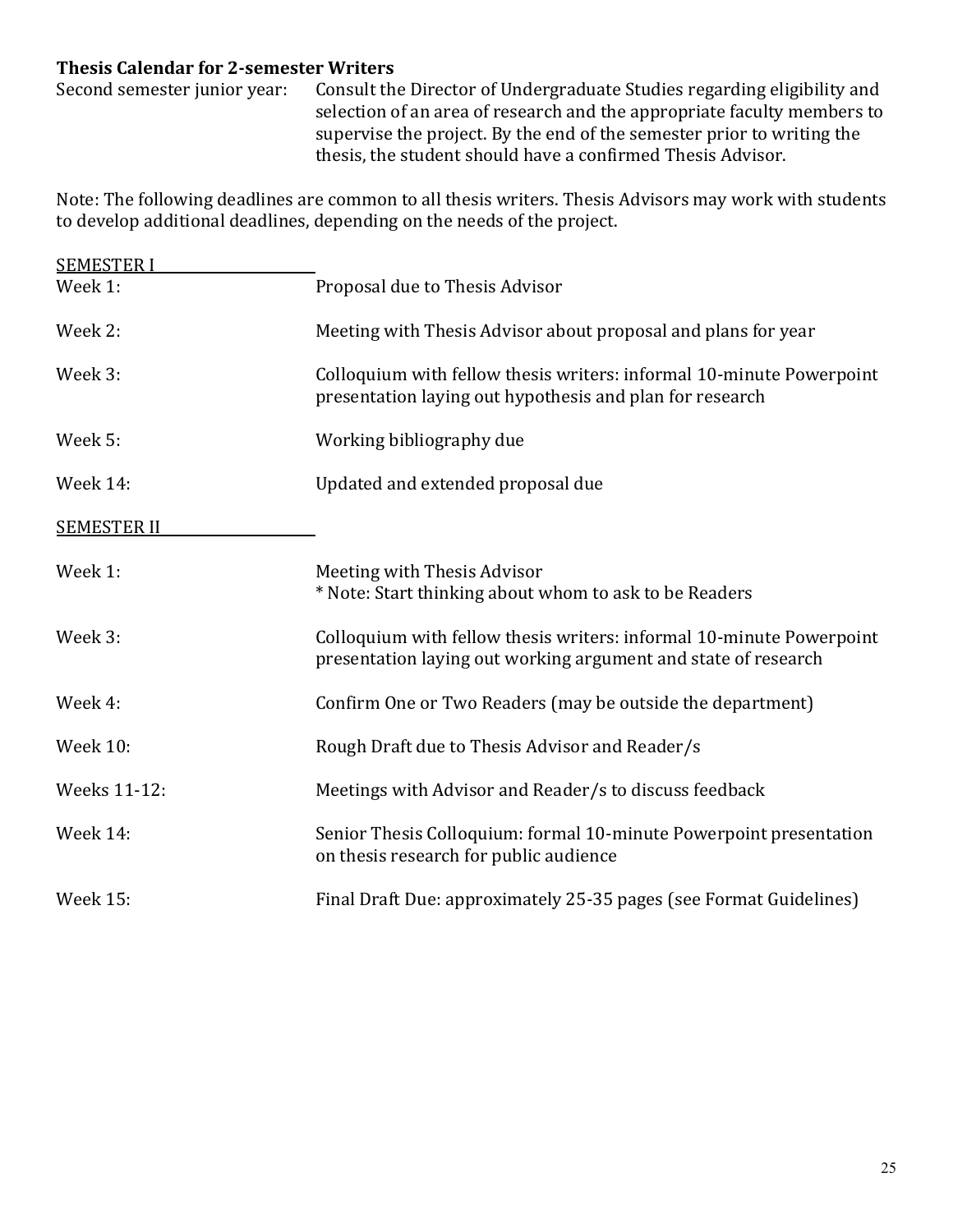# **Thesis Calendar for 1-semester Writers**

Second semester junior year: Consult the Director of Undergraduate Studies regarding eligibility and selection of an area of research and the appropriate faculty members to supervise the project. By the end of the semester prior to writing the thesis, the student should have a confirmed Thesis Advisor.

Note: The following deadlines are common to all thesis writers. Thesis Advisors may work with students to develop additional deadlines, depending on the needs of the project.

| Week 1:         | Proposal due to Thesis Advisor<br>* Note: Start thinking about whom to ask to be Reader/s                                        |
|-----------------|----------------------------------------------------------------------------------------------------------------------------------|
| Week 2:         | Meeting with Thesis Advisor about proposal and plans for semester                                                                |
| Week 3:         | Colloquium with fellow thesis writers: informal 10-minute Powerpoint<br>presentation laying out hypothesis and plan for research |
| Week 4:         | Confirm One or Two Readers (may be outside the department)                                                                       |
| Week 5:         | Working bibliography due                                                                                                         |
| Week 10:        | Rough Draft due to Thesis Advisor and Reader/s                                                                                   |
| Weeks 11-12:    | Meetings with Advisor and Reader/s to discuss feedback                                                                           |
| Week $14$ :     | Senior Thesis Colloquium: formal 10-minute Powerpoint presentation<br>on thesis research for public audience                     |
| <b>Week 15:</b> | Final Draft Due: approximately 20-30 pages (see Format Guidelines)                                                               |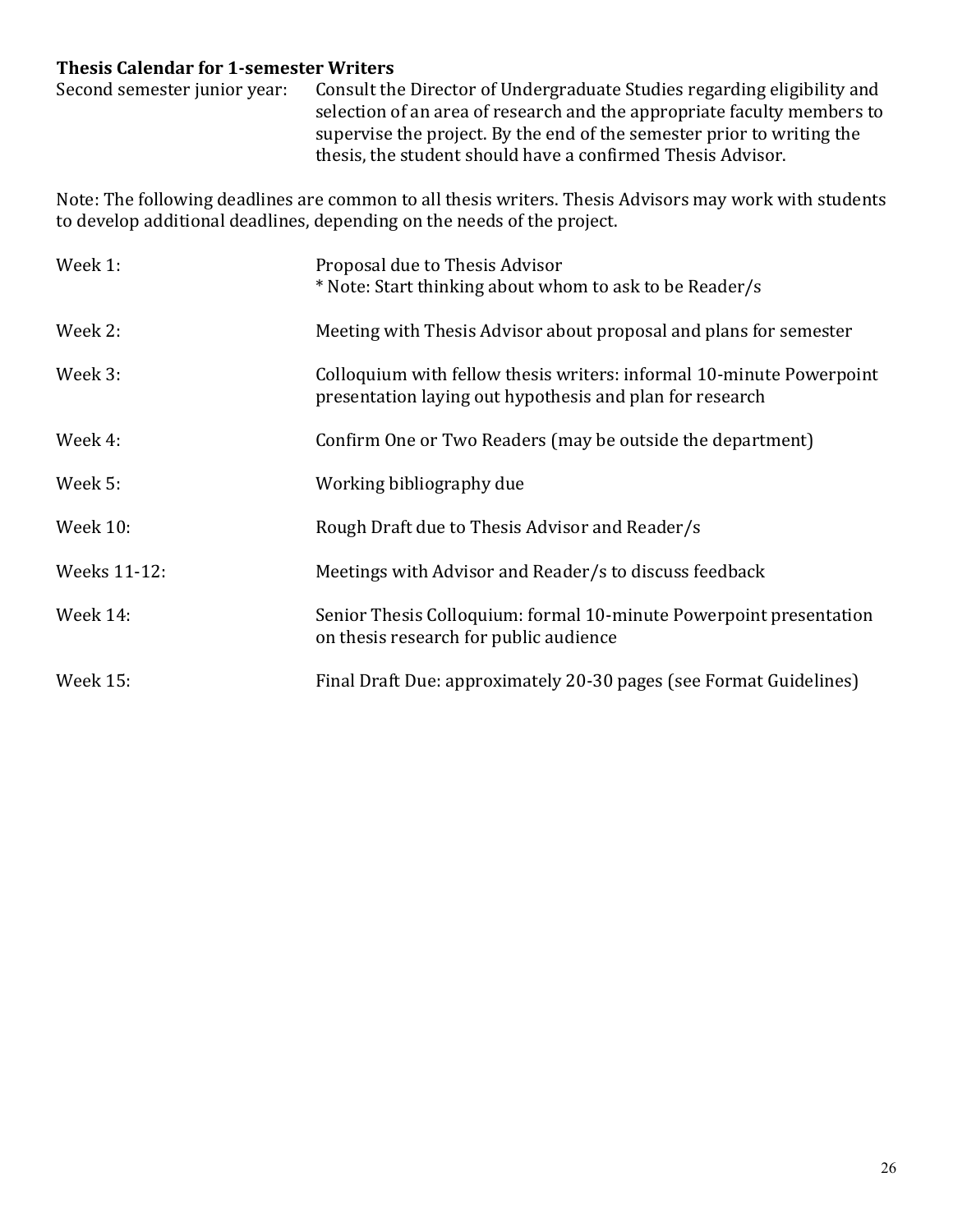#### **FORMAT GUIDELINES**

Senior Theses written over the course of one semester should be approximately 20-30 pages long; if written over the course of two semesters, approximately 25-35 pages long.

Bibliography and illustrations are not counted in the page length.

- The text must be printed on standard 8½ x 11" paper, double-spaced and in a twelve-point font.
- The margins should be roughly 1" on all four sides; margins must not substantially exceed or fall under the limit.
- Indent the first line of a new paragraph, and do not leave an extra space or spaces between paragraphs.
- All pages of text must be numbered.
- Use a binder clip to clamp pages together; save the plastic binders for another occasion.

Papers consist of four parts: title page, text with notes, bibliography, and illustrations.

The title page is a cover sheet that bears the title, author's name, and the names of the Thesis Advisor (noted as such) and Reader/s.

The illustrations can be black and white, although color is preferred; each should be labeled as a numbered figure (i.e., Fig. 1, Fig. 2, and so forth) and should carry basic information about the work illustrated: name of artist, title of work, date, dimensions, and the collection in which it is found.

Footnotes and bibliography should conform to the Chicago Manual of Style, which is available on-line through Gelman Library.

#### **GRADING**

For the course grade/s for CAH 4197 Senior Thesis:

#### 20% Participation

Students should be active, engaged participants in meetings and colloquia. Students should meet with Thesis Advisors a minimum of three times per semester and with Readers a minimum of once per semester.

20% Proposal, Bibliography, and any other short writing assignments

60% Final Draft (or, in first semester of 2-semester program, Extended Proposal)

• The Thesis Advisor determines the grade for the course, CAH 4197.

• Students should discuss with Thesis Advisor what form the proposal, extended proposal, and working bibliography should take.

- The faculty committee as a whole determines whether the Senior Thesis qualifies for Honors.
- All theses are evaluated according to the following rubric.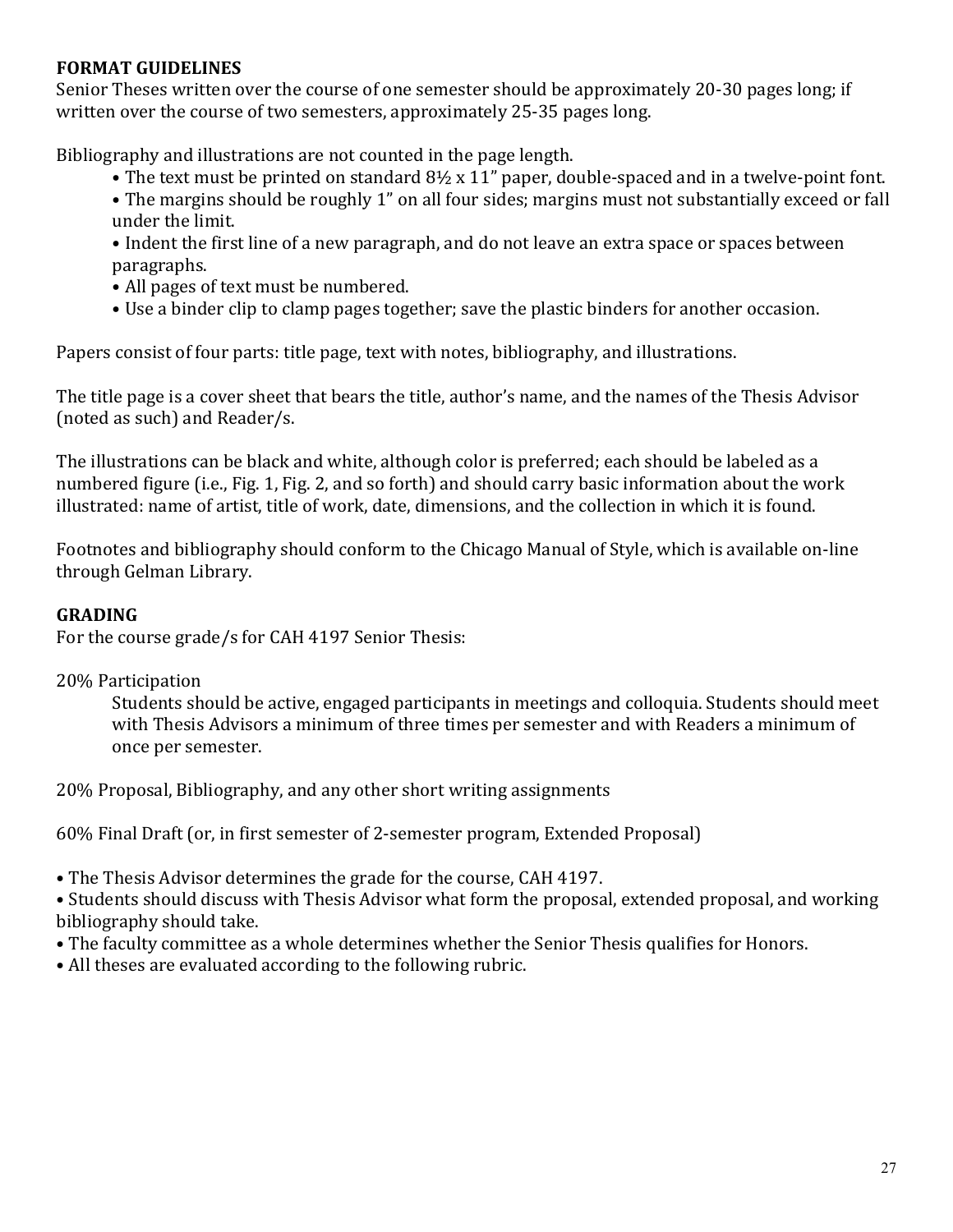# **RUBRIC**

#### CONTENT SCORE

A (Honors---4 points): Presents an original perspective based upon a thorough understanding of relevant readings and convincingly relates both scholarly art historical literature and primary source documents to a thorough visual analysis of art objects and/or critical, historical analysis of theoretical, aesthetic ideas. Demonstrates methodological self-awareness.

B (Pass---3 points): Demonstrates a good, but not excellent, mastery of visual, scholarly, textual analysis. While good and showing promise, a "B" paper manifests certain deficiencies and shows the need for improvement in a few areas: the stated thesis may not be fully developed and/or the paper has some unsubstantiated analysis and/or minor errors of interpretation and/or historical fact.

 $C$  (No pass---2 points): A "C" paper demonstrates only minimal adequacy in visual analysis and historical understanding of the material. It lacks a substantiated thesis and/or a meaningful discussion of artworks and their connection to the ideas and themes expressed in the scholarly literature and primary-source readings. The paper may be over-reliant upon the views of secondary-source authors and/or misinterpret their arguments and/or misinterpret primary sources. A "C" paper is minimally researched and/or includes interpretive/factual mistakes.

D (Poor---1 point): Demonstrates a poor comprehension of the material, has no convincing scholarly thesis and lacks both meaningful discussion of the individual artworks and their connections to themes and ideas expressed in the scholarly and primary-source readings. A "D" paper is poorly researched and may include flawed visual analysis, and/or serious deficiencies in historical understanding.

COHERENCE, ORGANIZATION, WRITING STYLE SCORE

A (Honors---4 points): An "A" paper is persuasively written and achieves clarity of argument by being cohesively, logically organized around a central, well-stated thesis appearing at the beginning of the paper. Carefully proofread, the paper is largely free of grammatical, spelling, typographical errors.

B (Pass---3 points): B papers are mostly well-written and accomplished but are also flawed by minor organizational, writing problems which diminish somewhat the clarity of argument stemming from the thesis. The thesis itself may need to be stated more clearly and precisely. Stylistic problems may include minor typographical, grammatical, spelling errors.

 $C$  (No pass---2 points): A "C" paper has an imprecise, contradictory and/or vaguely stated thesis; organizational problems in persuasively supporting the thesis; grammatical, spelling, typographical errors that diminish the clarity of argument.

D (Poor---1 point): Has serious writing errors, including the lack of a thesis statement; poor grammar and spelling; rambling, incoherent organization, and/or a heavy dependence upon long quotations, strings of quotations and close paraphrasing of secondary source authors.

DOCUMENTATION SCORE

A (Honors---4 points): An "A" paper is fully and properly documented with well-written, accurate footnotes and bibliography. The paper is also fully illustrated with high-quality reproductions that have